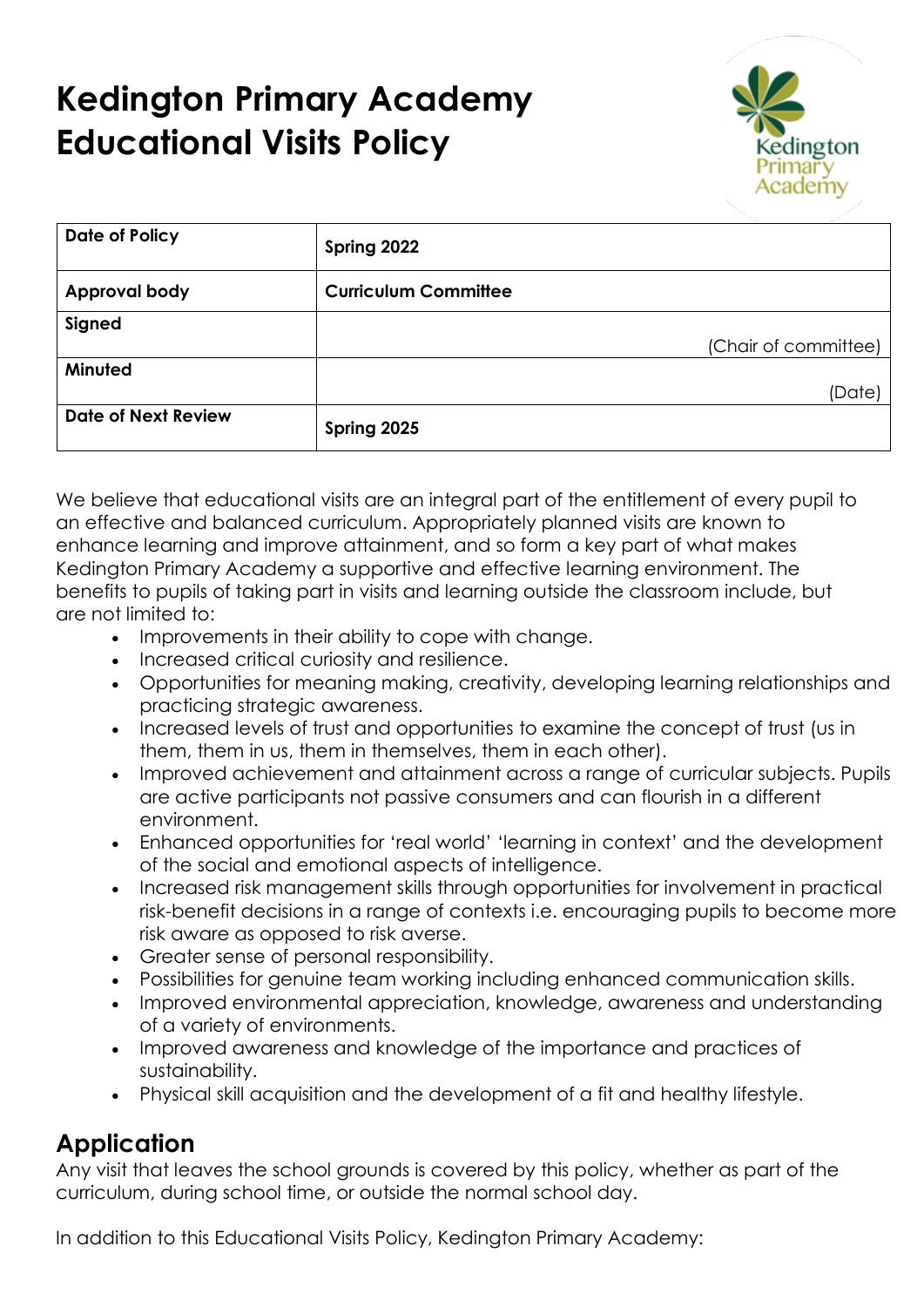- 1. Adopts National Guidance [www.oeapng.info,](http://www.oeapng.info/) (as recommended by the LA).
- 2. Uses EVOLVE, the web-based planning, notification, approval, monitoring and communication system for Type 1 and 2 off-site activities.

All staff are required to plan and execute visits in line with school policy (i.e. this document), and National Guidelines. Staff are particularly directed to be familiar with the roles and responsibilities outlined within the guidance.

## **Types of visits**

There are three types of visit:

- 1. Routine local visits in the 'Extended learning locality' (See Appendix 1).
- 2. Day visits within the UK that do not involve an adventurous activity (Type 1 visits).
- 3. Visit that are either overseas, residential, and/or involve an adventurous activity (Type 2 visits).

## **Roles and responsibilities**

**Visit leaders** are responsible for the planning of their visits, and for entering these on EVOLVE. They should obtain outline permission for a visit from the Headteacher prior to planning, and certainly before making any commitments. Visit leaders have responsibility for ensuring that their visits will comply with all relevant guidance and requirements.

**The Educational Visits Coordinator (EVC)** will support and challenge colleagues over visits and learning outside the classroom (LOtC) activities. The EVC is the first point of contact for advice on visit related matters and will check final visit plans on EVOLVE before submitting them to the Headteacher for approval. The EVC sets up and manages the staff accounts on EVOLVE, and uploads generic school documents, etc.

**The Headteacher** has responsibility for authorising all visits, and for submitting all Type 2 visits (overseas, residential or adventurous activity) to the LA for approval, via EVOLVE.

**The Governing Body**'s role is that of a 'critical friend'*.* This includes ensuring:

- It has a clear understanding of whether or not it is the employer of establishment staff and is fully aware of an employer's responsibilities under health and safety law.
- There is guidance in place
- Robust systems support implementation of the guidance.
- They challenge in order to be clear about of how outdoor learning and visits lead to a wide range of outcomes for children and young people and contribute towards establishment effectiveness.
- There is an establishment visits/outdoor learning policy and procedures including emergency procedures – and it supports the principles of inclusion.
- The involvement in Board/Governing Body in the visit approval process is clear and approval and notification procedures operate effectively.
- There is a trained EVC who meets the employer's requirements, with a sufficient time allowance to fulfil the role and training to support the planning and delivery of visits and outdoor learning.
- There are monitoring procedures in place, activity is evaluated, good practice is shared and any issues are followed up to comply with statutory and employer's requirements.

*(taken from OEAP national guidance, document 3.1b)*

Governing body approval is required for any Type 2 visits.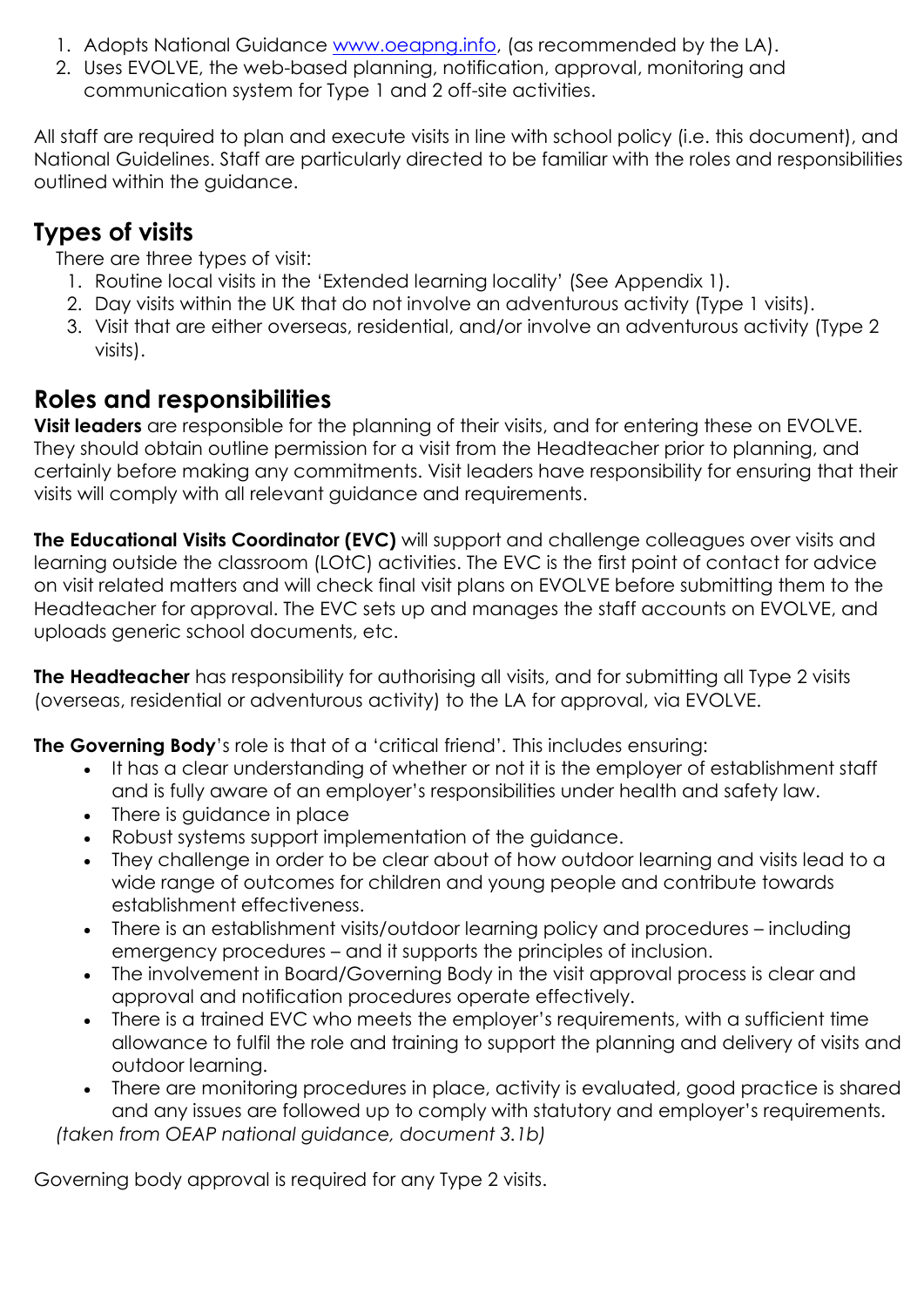The Local Authority is responsible for the final approval (via EVOLVE) of all visits that are either overseas, residential, and/or involve an adventurous activity.

### **Staff Competence**

We recognise that staff competence is the single most important factor in the safe management of visits, and so we support staff in developing their competence in the following ways:

- An apprenticeship system, where staff new to visits assist and work alongside experienced visit leaders before taking on a leadership role.
- Supervision by senior staff on some educational visits.
- Support for staff to attend training courses relevant to their role, where necessary.

In deciding whether a member of staff is competent to be a visit leader, the Headteacher will consider the following factors:

- Relevant experience.
- Previous relevant training.
- The prospective leader's ability to make dynamic risk management judgements and take charge in the event of an emergency.
- Knowledge of the pupils, the venue, and the activities to be undertaken.

### **Approval**

The approval process is as follows for each type of visit:

- 1. Local visits follow the 'Extending learning locality' policy (Appendix 1).
- 2. Day visits within the UK that do not involve an adventurous activity. These are discussed with the Headteacher before booking and a risk assessment (Event Specific Notes-**Appendix 5**) submitted to the EVC at least 5 working days in advance and then submitted to the Headteacher for approval.
- 3. Visits that are overseas, residential, and/or involve an adventurous activity (see EVOLVE guidance for definition of 'adventurous') are approved by the governing body, then submitted on EVOLVE by the group leader, then submitted by the Headteacher to the LA for approval via EVOLVE.

### **Emergency procedures**

#### **A critical incident is any incident where events go beyond the normal coping mechanisms and experience of the visit leadership team.**

The school has an emergency plan in place to deal with a critical incident during a visit (see Appendix 2). All staff on visits are familiar with this plan and it is tested at least annually and following any major staffing changes.

When an incident overwhelms the establishment's emergency response capability, or where it involves serious injury or fatality, or where it is likely to attract media attention then assistance will be sought from the local authority, and the school's Critical Incident Policy is followed.

## **Educational Visits Checklist**

Kedington Primary Academy's Educational Visits Checklist (**Appendix 3**) forms part of the risk management process for visits and off-site activities. A visit should only go ahead if the answer to all relevant questions is 'YES'.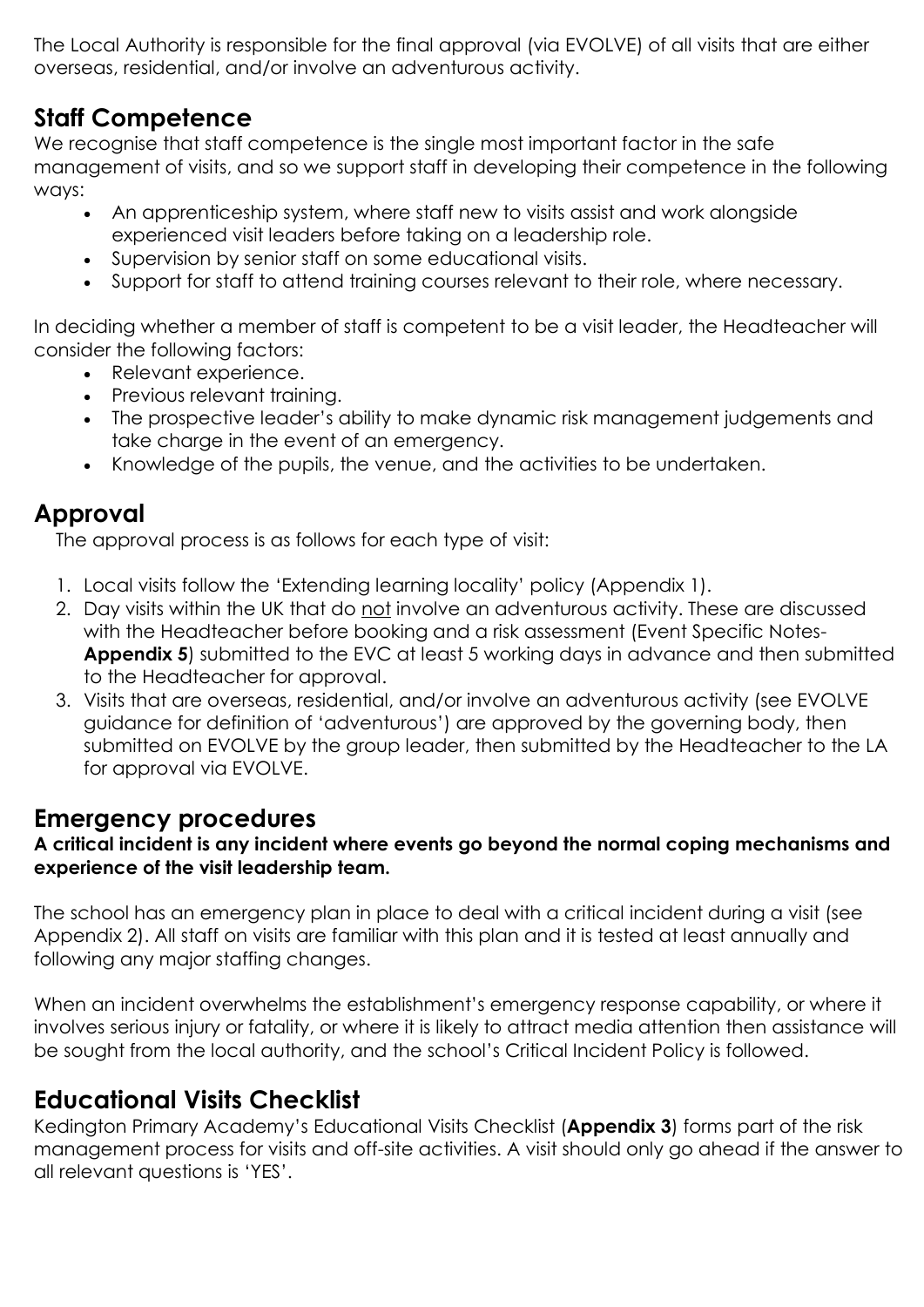### **Parental Consent**

The school obtains blanket consent when children join the school for visits that fall within the 'Extended learning locality' (see Appendix 1).

Specific, (ie. one-off), parental consent must be obtained for all other visits. For these visits, sufficient information must be made available to parents (letters, meetings, etc), so that consent is given on a 'fully informed' basis. Parents have the option of consenting online via Parentpay or through a traditional paper consent form.

### **Inclusion**

The school will take every reasonable measure to include all young people in educational visits. A decision not to include a child will only be taken after extensive consultation with all those who have responsibility for the young person, including a parent or carer, any support staff and, possibly, their GP. The school uses a Reasonable Adjustment Template **(Appendix 4)** to support the process of considering any issues and all reasonable adjustments that could be taken to overcome them. Children will only be excluded from visits when it has been concluded that these are either not practicable or would not adequately address particular concerns.

A child may be excluded from a visit where, despite reasonable adjustments being made, their behaviour presents a significant, unmanageable, and unacceptable risk to the health and safety of either themselves, or other members of the group, or the leaders. When a child is not taken on the visit on these grounds, alternative ways of achieving the same learning outcomes will be considered.

(From LOTC [inclusion guidance\)](http://www.lotc.org.uk/wp-content/uploads/2010/12/Inclusion_2011.pdf)

### **Transport**

#### **Use of staff cars to transport pupils**

If staff are willing and have appropriate insurance, they can transport children on visits. A Private Car Form in completed by the member of staff. The school will request copies of any relevant documentation i.e. registration document, MOT, insurance, driving licence.

At least two children need to travel with a member of staff (unless there are two adults) and children are not permitted to sit on the front seat. Seatbelts must be worn and car seats used when appropriate.

#### **Use of parents cars to transport pupils**

For some visits, we ask parents to arrange for their children to be transported to and from the venue. The visit leader always checks that all children are with the correct adult before leaving and leaves the venue after ensuring children are being transported by the correct adult.

Parents are informed of where to meet the visit leader and rest of the group

### **Insurance**

The school is insured as part of the Department for Education's Risk Protection Arrangements (RPA) for academies.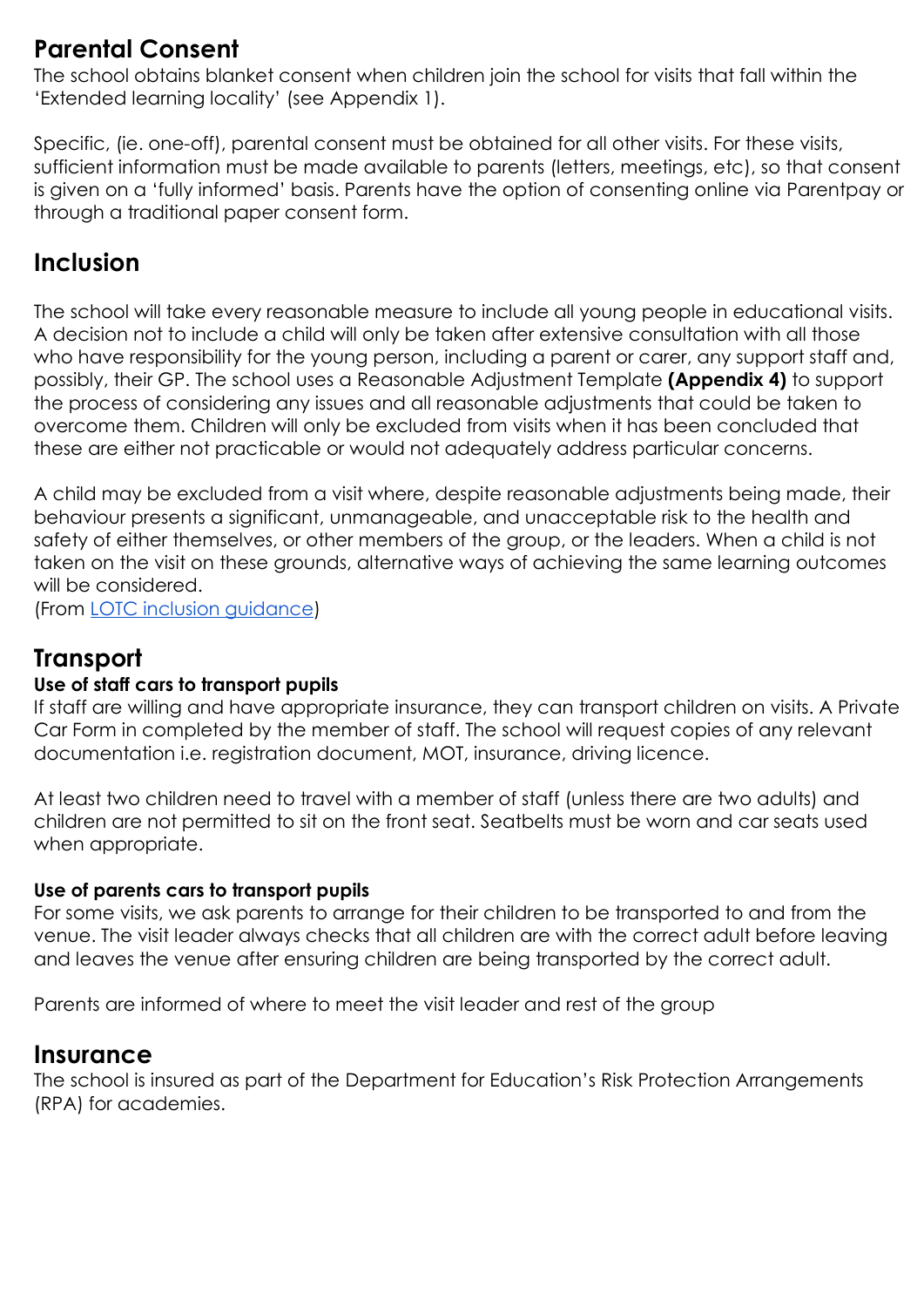## **Appendix 1 - Extended Learning Locality**

## **Boundaries**

The boundaries of the locality are shown on this map:



This area includes the following frequently used venues:

- the church
- the park
- the library

We use this extended area on a regular basis for a variety of learning activities, and approved staff are allowed to operate in this area without completing the usual visit approval process, provided they follow the below Operating Procedure.

## **Operating Procedure for Extended Learning Locality**

#### **The following are potentially significant issues/hazards within our extended locality:**

- Road traffic, especially as there are no pavements through some of the village.
- Other people / members of the public / animals.
- Losing a pupil.
- Uneven surfaces and slips, trips, and falls.
- **River**
- Weather conditions.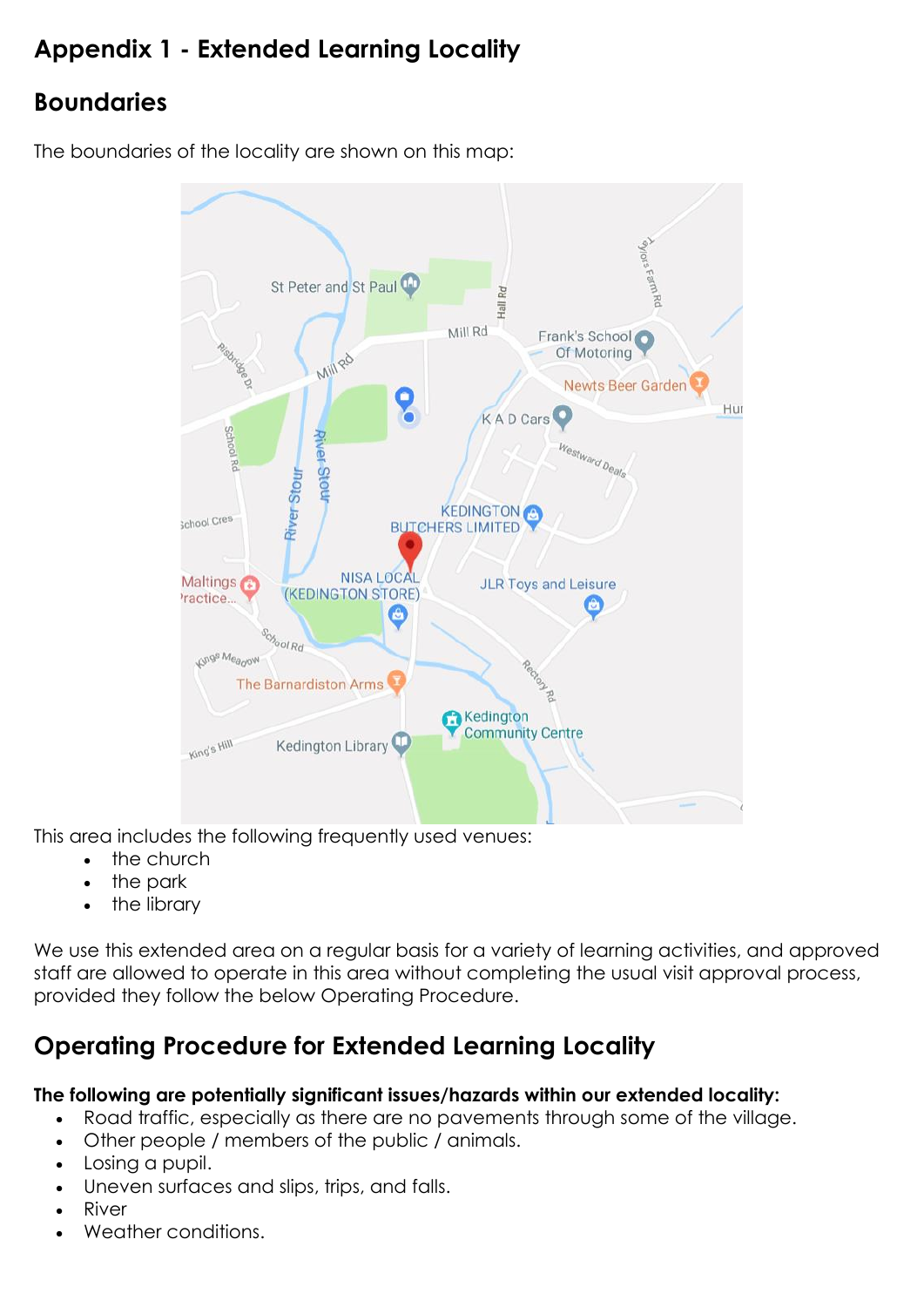• Activity specific issues when doing environmental fieldwork (nettles, brambles, rubbish, etc).

### **These are managed by a combination of the following:**

- The headteacher must give verbal approval before a group leaves.
- Only staff judged competent to supervise groups in this environment are approved.
- The concept and Operating Procedure of the 'Extended learning locality' is explained to all new parents when their child joins the school.
- There will normally be a minimum of two adults.
- Staff are familiar with the area, including any 'no go areas', and have practiced appropriate management techniques.
- Pupils have been trained in standard techniques for road crossings in a group.
- Where appropriate, pupils are fully briefed on what to do if they become separated from the group.
- All remotely supervised work in the extended learning locality is done in 'buddy' pairs as a minimum.
- Pupils' clothing and footwear is checked for appropriateness prior to leaving school.
- Staff are aware of any relevant pupil medical information and ensure that any required medication is available.
- Staff will deposit in the office a list of all pupils and staff, a proposed route, and an estimated time of return.
- A mobile phone is taken with each group and the office have a note of the number.
- Appropriate personal protective equipment is taken when needed (e.g. gloves)
- Any significant areas for consideration (e.g. individuals with challenging behaviour, severe medical conditions) are discussed with the /EVC and a separate risk assessment or event specific notes drawn up if necessary.
- High visibility vests are worn by both adults and children where the route involves an area where there is no pavement.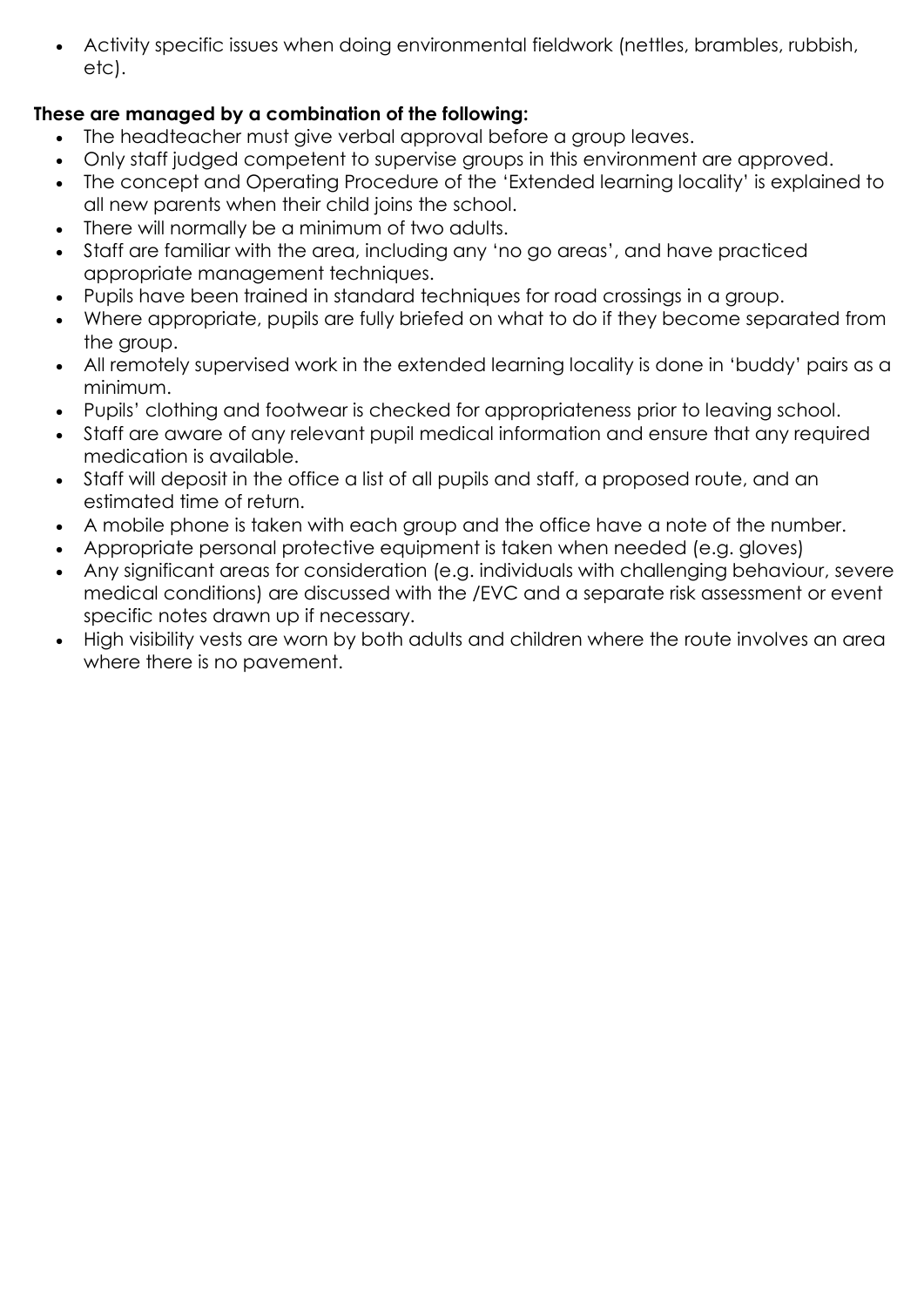## **Appendix 2 – Emergency Procedure**

The school's emergency response to an incident is based on the following key factors:

- 1. There is always a nominated emergency base contact for any visit (during school hours this is the office).
- 2. This nominated base contact will either be an experienced member of the senior management team or will be able to contact an experienced senior manager at all times.
- 3. For activities that take place during normal school hours, the visit leadership team will be aware of any relevant medical information for all participants, including staff.
- 4. For activities that take place outside normal school hours, the visit leadership team and the emergency contact/s will be aware of any relevant medical information and emergency contact information for all participants, including staff.
- 5. The visit leader/s and the base contact/s know to request support from the local authority in the event that an incident overwhelms the establishment's emergency response capability, involves serious injury or fatality, or where it is likely to attract media attention.
- 6. For all visits, the visit leader will carry an Emergency Card.
- 7. This Emergency Procedure is tested through both desktop exercises and periodic scenario calls from visit leaders.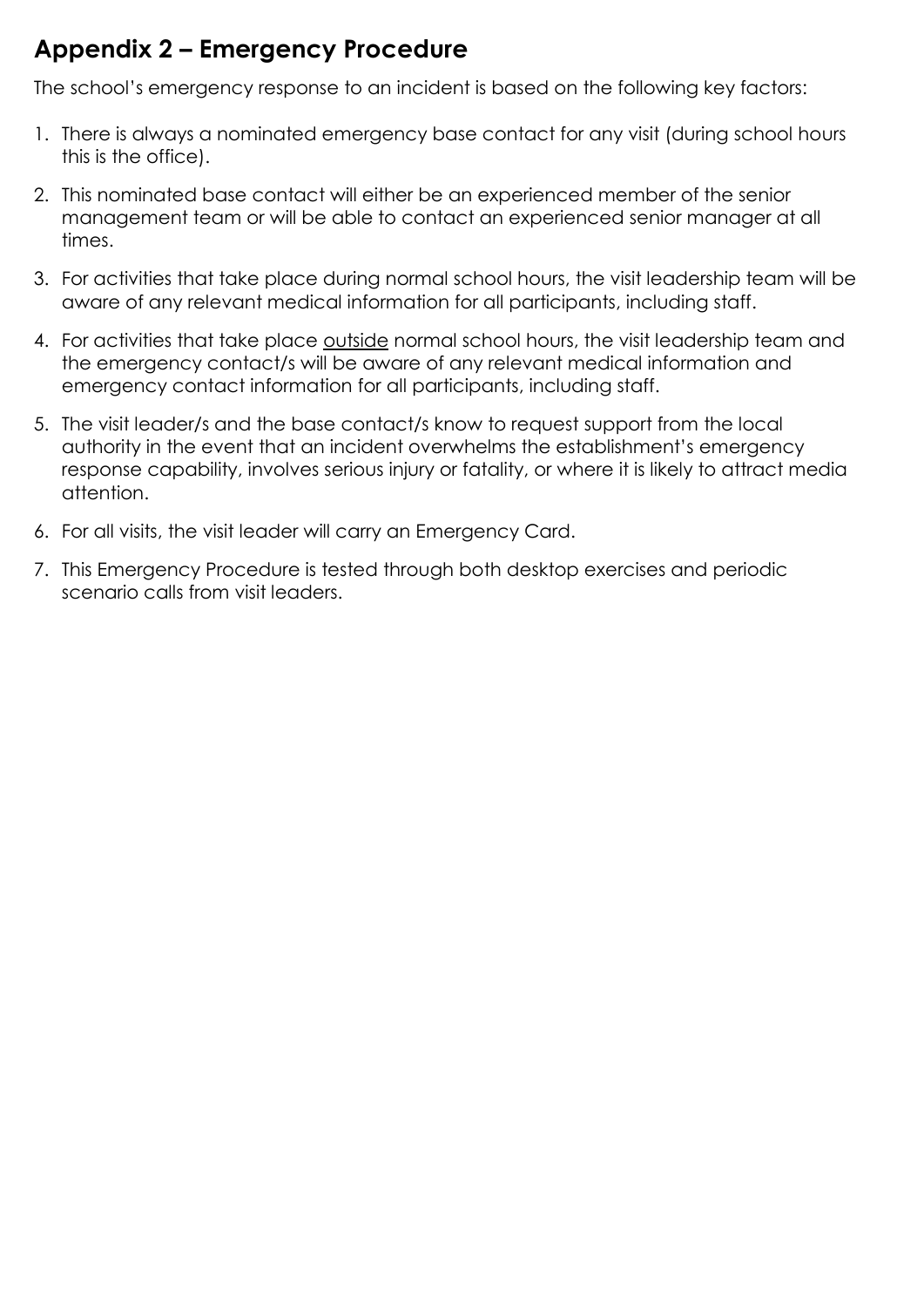## **Appendix 3 – Educational Visits Checklist**

The questions below form part of the risk management process for educational visits. Any visit should only go ahead if the answer to all relevant questions is 'YES'. This checklist can be used as a tool or aide-memoire to assist the EVC/visit leader in the planning process, although alternative approaches to considering the relevant issues are equally as valid. A paper copy does not need to be completed.

#### **In advance of the visit:**

| 1.  | Have the intended outcomes of the visit been clearly identified? (see Section 4)                                                                                                                                            | $\Box$ yes |            |
|-----|-----------------------------------------------------------------------------------------------------------------------------------------------------------------------------------------------------------------------------|------------|------------|
| 2.  | Is the visit appropriate to the age, ability and aptitude of the group?                                                                                                                                                     | $\Box$ yes |            |
| 3.  | Has there been suitable preparation for participants prior to the visit?                                                                                                                                                    | $\Box$ yes |            |
| 4.  | Does the visit comply with any guidelines specific to your establishment?                                                                                                                                                   | $\Box$ yes |            |
| 5.  | Does the visit comply with any specific LA guidelines? (see relevant sections)                                                                                                                                              | $\Box$ yes |            |
| 6.  | If a member of staff is going to lead an adventurous activity, have they been<br>'approved' by the LA? (see Section 28)                                                                                                     | $\Box$ yes | $\Box$ n/a |
| 7.  | If using an external provider or tour operator, does the provider hold an LOtC<br>Quality Badge (see www.lotcqualitybadge.org.uk) or have they satisfactorily<br>completed and returned a 'Provider Form'? (see Section 29) | $\Box$ yes | $\Box$ n/a |
| 8.  | Are transport arrangements suitable and satisfactory? (see Section 14)                                                                                                                                                      | $\Box$ yes | $\Box$ n/a |
| 9.  | If residential, have appropriate measure been taken to ensure the suitability of<br>accommodation? (see Section 17)                                                                                                         | $\Box$ yes | $\Box$ n/a |
| 10. | If the visit is overseas, have appropriate additional measures been taken to<br>ensure the suitability of activity and safety of participants? (see Section 18)                                                             | $\Box$ yes | $\Box$ n/a |
|     | Has a pre-visit taken place? (normal procedure for most visits within the UK).                                                                                                                                              | $\Box$ yes |            |
| 11. | If not, have appropriate additional checks been made?                                                                                                                                                                       |            |            |
| 12. | Do the adults in the party have the appropriate skills for the visit? (Check this<br>carefully and arrange suitable training and/or briefing to clarify your<br>expectations).                                              | $\Box$ yes |            |
| 13. | Have any adult helpers (non LA employees) been approved by the<br>Headteacher as to their suitability and completed a Volunteer's Code of<br>Conduct?                                                                       | $\Box$ yes | $\Box$ n/a |
| 14. | Is the level of staffing sufficient for there to be an appropriate level of<br>supervision at all times?                                                                                                                    | $\Box$ yes |            |
| 15. | Does the Visit Leader possess the necessary competence to lead the visit, and<br>is he/she comfortable with their role?                                                                                                     | $\Box$ yes |            |
| 16. | Are all support staff aware of and comfortable with their roles?                                                                                                                                                            | $\Box$ yes |            |
| 17. | Are all helpers aware of and comfortable with their roles?                                                                                                                                                                  | $\Box$ yes |            |
| 18. | If appropriate, has a risk assessment been made and will these be shared with<br>all relevant parties, ideally in advance? (see Section 7 and Risk Assessment<br>Form)                                                      | $\Box$ yes |            |
| 19. | Is insurance cover adequate? (see Section 13)                                                                                                                                                                               | $\Box$ yes |            |
| 20. | Does at least one member of staff know the participants that are being taken<br>away, including any behavioural traits?                                                                                                     | $\Box$ yes |            |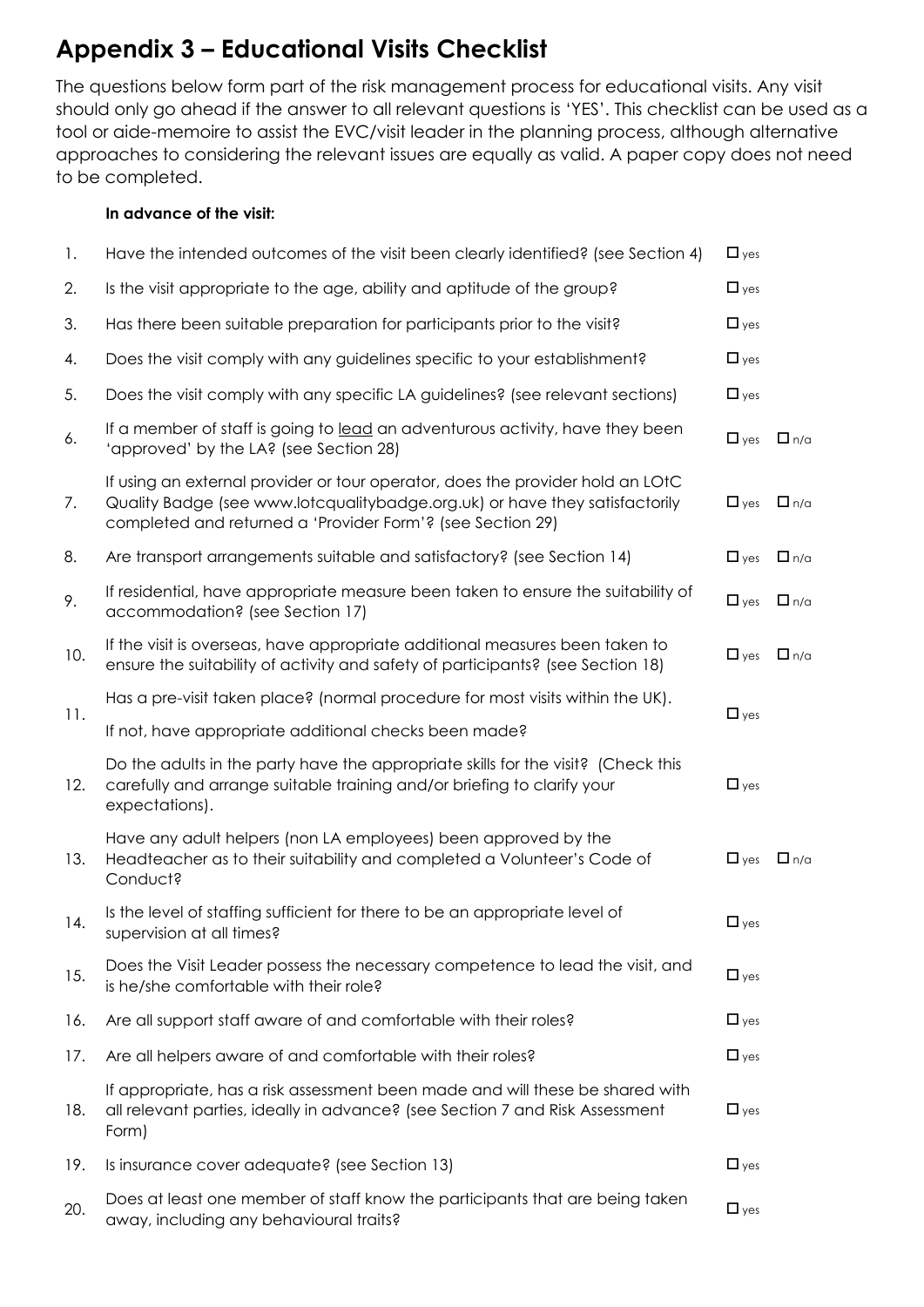| 21. | If appropriate, are participants aware of any 'rules', and have sanctions to<br>curb unacceptable behaviour been identified and agreed with participants<br>and staff?                                            | $\Box$ yes |            |
|-----|-------------------------------------------------------------------------------------------------------------------------------------------------------------------------------------------------------------------|------------|------------|
| 22. | Are participants aware of the nature and purpose of the visit?                                                                                                                                                    | $\Box$ yes |            |
| 23. | Are parents fully aware of the nature (including contingency plans), and<br>purpose of the visit, and has consent been obtained? (see Section 9)                                                                  | $\Box$ yes |            |
| 24. | Where appropriate, have all relevant details been issued? (eg. itinerary, kit lists,<br>etc <sub>5</sub>                                                                                                          | $\Box$ yes | $\Box$ n/a |
| 25. | Are staff aware of any medical needs and/or other relevant details of<br>participants?                                                                                                                            | $\Box$ yes |            |
| 26. | Has parental consent been gained for staff to administer specific<br>drugs/injections, and if necessary have named staff received appropriate<br>training?                                                        | $\Box$ yes | $\Box$ n/a |
| 27. | Are staff aware of any relevant medical conditions of other staff/helpers within<br>the group?                                                                                                                    | $\Box$ yes | $\Box$ n/a |
| 28. | Does at least one responsible adult have a 'good working knowledge' of First<br>Aid appropriate to the environment? (see Section 12)                                                                              | $\Box$ yes |            |
| 29. | Is a first aid kit (appropriate to the visit) available? (see Section 12)                                                                                                                                         | $\Box$ yes | $\Box$ n/a |
| 30. | Is there flexibility within the programme? Are there contingency plans that<br>would be suitable in the event of changed or changing conditions, staff illness,<br>etc. eg. 'Plan B'?                             | $\Box$ yes |            |
| 31. | For journeys taking place outside the establishment's 'normal' hours, will an<br>Emergency Card (Visit Leader) be with the leader, and an Emergency Card<br>(Home Contacts) be with the designated home contacts? | $\Box$ yes | $\Box$ n/a |
| 32. | Are full details of the visit at the school or recorded on EVOLVE, and if<br>appropriate, with the establishment's Emergency Contact(s)?                                                                          | $\Box$ yes |            |
| 33. | Are staff aware of the appropriate action to be taken in the event of accident,<br>incident or emergency? (see Section 27)                                                                                        | $\Box$ yes |            |
| 34. | Is a weather forecast and/or other local information necessary, and are staff<br>able to access this information and act upon it appropriately if necessary? (see<br>Section 19)                                  | $\Box$ yes | $\Box$ n/a |
| 35. | If undertaking water-margin activities, has a copy of 'Group Safety at Water-<br>Margins' been made available to all supervising staff in advance of the visit?<br>(see Section 16)                               | $\Box$ yes | $\Box$ n/a |
| 36. | A mobile phone is recommended for all visits. Are you aware of the reception in<br>the area you are visiting?                                                                                                     | $\Box$ yes | $\Box$ n/a |
| 37. | Will the group need waterproof clothing, boots or other equipment? If so, are<br>procedures in place for checking the suitability of equipment?                                                                   | $\Box$ yes | $\Box$ n/a |
| 38. | Will the group need food and/or drink? If so, are procedures in place for<br>checking they have sufficient with them?                                                                                             | $\Box$ yes | $\Box$ n/a |
| 38. | Have all financial matters been dealt with appropriately?                                                                                                                                                         | $\Box$ yes |            |
| 40. | Has the visit been approved by the Head/EVC, and in line with Governing Body<br>policy (where appropriate)? (see Section 3)                                                                                       | $\Box$ yes |            |
| 41. | If residential, overseas or involving adventurous activities, has the visit been<br>approved by the Trust (see Section 3)                                                                                         | $\Box$ yes | $\Box$ n/a |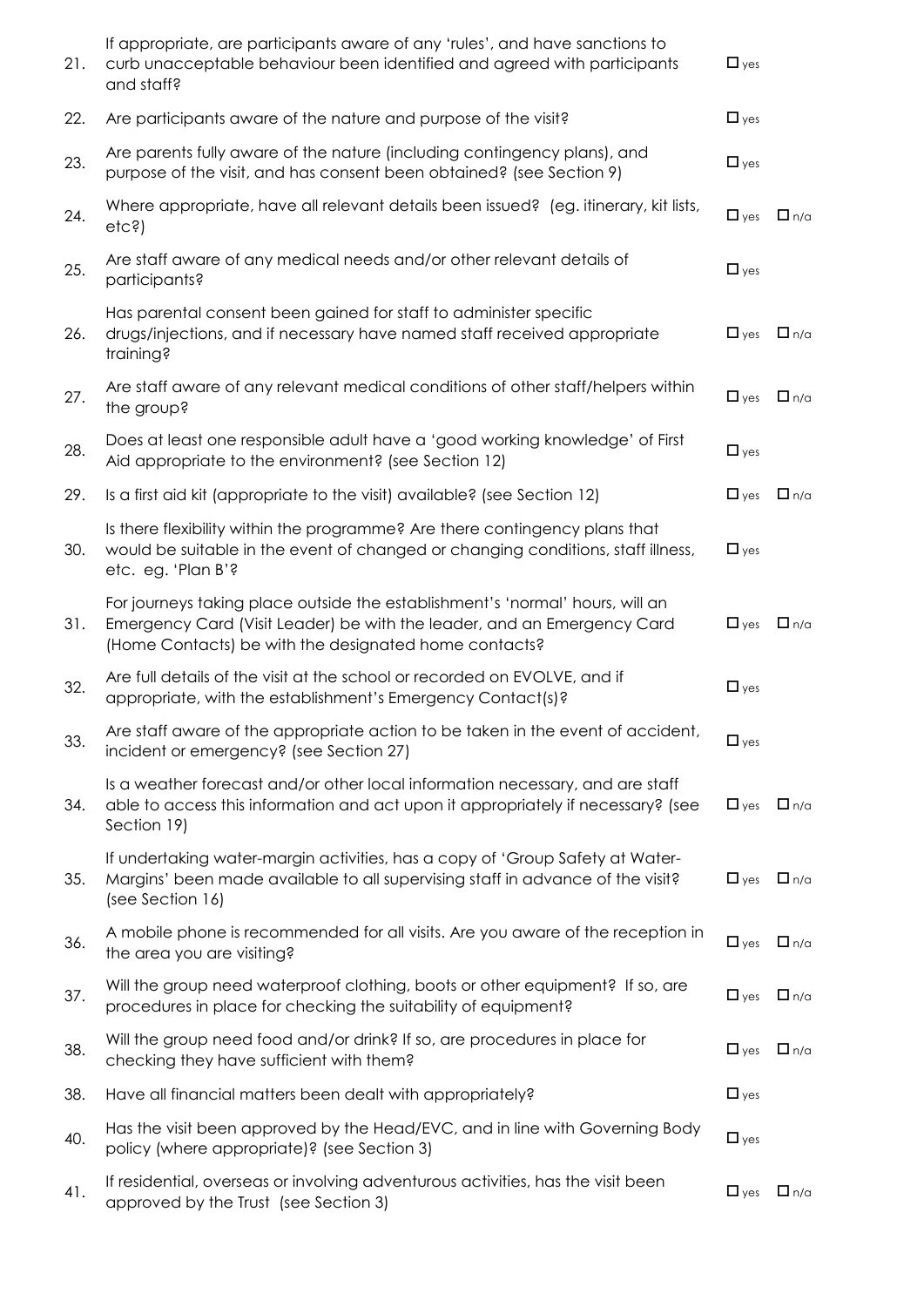#### **During the visit**

| 42. | Do all staff have a list of participants/groups? + emergency contact details and<br>an Emergency Card (Visit Leader)?                                                                                                      | $\Box$ yes |            |
|-----|----------------------------------------------------------------------------------------------------------------------------------------------------------------------------------------------------------------------------|------------|------------|
| 43. | Does the establishment office have a list of the names of all participants,<br>including adults? And if out of hours, does the home contact have these details<br>and an Emergency Card (Home Contact)?                    | $\Box$ yes |            |
| 44. | Do staff have sufficient funds to allow for any contingencies?                                                                                                                                                             | $\Box$ yes | $\Box$ n/a |
| 45. | Do staff have any relevant literature, work sheets, clipboards, etc?                                                                                                                                                       | $\Box$ yes | $\Box$ n/a |
| 46. | Do staff have other items, eg. first aid kit, + sick bags, litter sack, etc., if needed?                                                                                                                                   | $\Box$ yes |            |
| 47. | Are participant numbers being checked at appropriate times?                                                                                                                                                                | $\Box$ yes |            |
| 48. | Has the group been warned of potential hazards in advance? If necessary,<br>have specific arrangements been made to supervise these areas particularly<br>carefully?                                                       | $\Box$ yes | $\Box$ n/a |
| 49. | Are participants aware of the procedure in areas where there is traffic? (eg. if<br>walking, is it pairs, crocodile, groups? - may participants run? - are participants<br>aware of the procedure at road crossings? etc.) | $\Box$ yes | $\Box$ n/a |
| 50. | Has a clear recall system been arranged if the group is working away from<br>you?                                                                                                                                          | $\Box$ yes | $\Box$ n/a |
|     | Do participants understand this and will they be able to respond effectively?                                                                                                                                              |            |            |
| 51. | If a rendezvous for the group has been arranged after a period of time, does<br>each participant and member of staff know exactly where and when to meet?                                                                  | $\Box$ yes | $\Box$ n/a |
| 52. | Do participants know what action they should take if they become separated<br>from the group?                                                                                                                              | $\Box$ yes |            |
| 53. | Is on-going risk assessment being conducted, and if necessary the programme<br>adapted to suit changed or changing circumstances (Plan B)?                                                                                 | $\Box$ yes |            |
|     | At the end of the visit                                                                                                                                                                                                    |            |            |
| 54. | Are appropriate arrangements in force for the dismissal of participants?                                                                                                                                                   | $\Box$ yes |            |
| 55. | Has the Visit Leader reported back to the Educational Visits Coordinator?                                                                                                                                                  | $\Box$ yes | □<br>n/a   |
| 56. | Has the group been debriefed and any relevant follow-up work completed?                                                                                                                                                    | $\Box$ yes | □<br>n/a   |
| 57. | Have all loose ends been tied up, eg. paperwork, finance, thank you letters,<br>etc?                                                                                                                                       | $\Box$ yes |            |
| 58. | Has the visit been evaluated, and if appropriate have notes been made of<br>points to be considered for future visits?                                                                                                     | $\Box$ yes |            |
| 59. | Have all staff and helpers involved in the visit been thanked for their input?                                                                                                                                             | $\Box$ yes |            |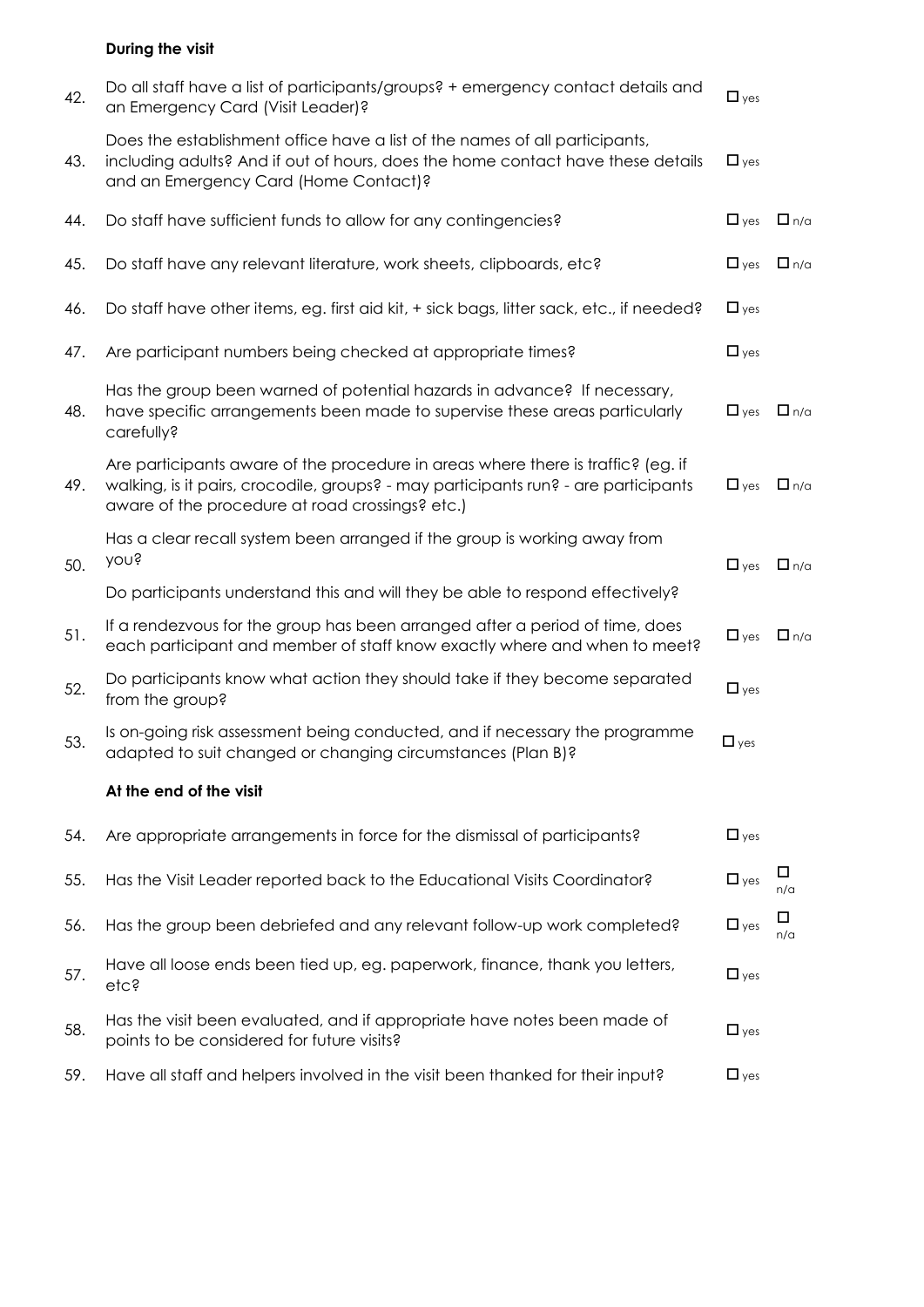## **Appendix 4 – Reasonable Adjustments Template**

### **Issue:**

| Option | <b>Advantages</b> | <b>Disadvantages</b> | <b>Comments</b> | <b>Feasibility/Decision</b> |
|--------|-------------------|----------------------|-----------------|-----------------------------|
|        |                   |                      |                 |                             |
|        |                   |                      |                 |                             |
|        |                   |                      |                 |                             |
|        |                   |                      |                 |                             |
|        |                   |                      |                 |                             |
|        |                   |                      |                 |                             |
|        |                   |                      |                 |                             |
|        |                   |                      |                 |                             |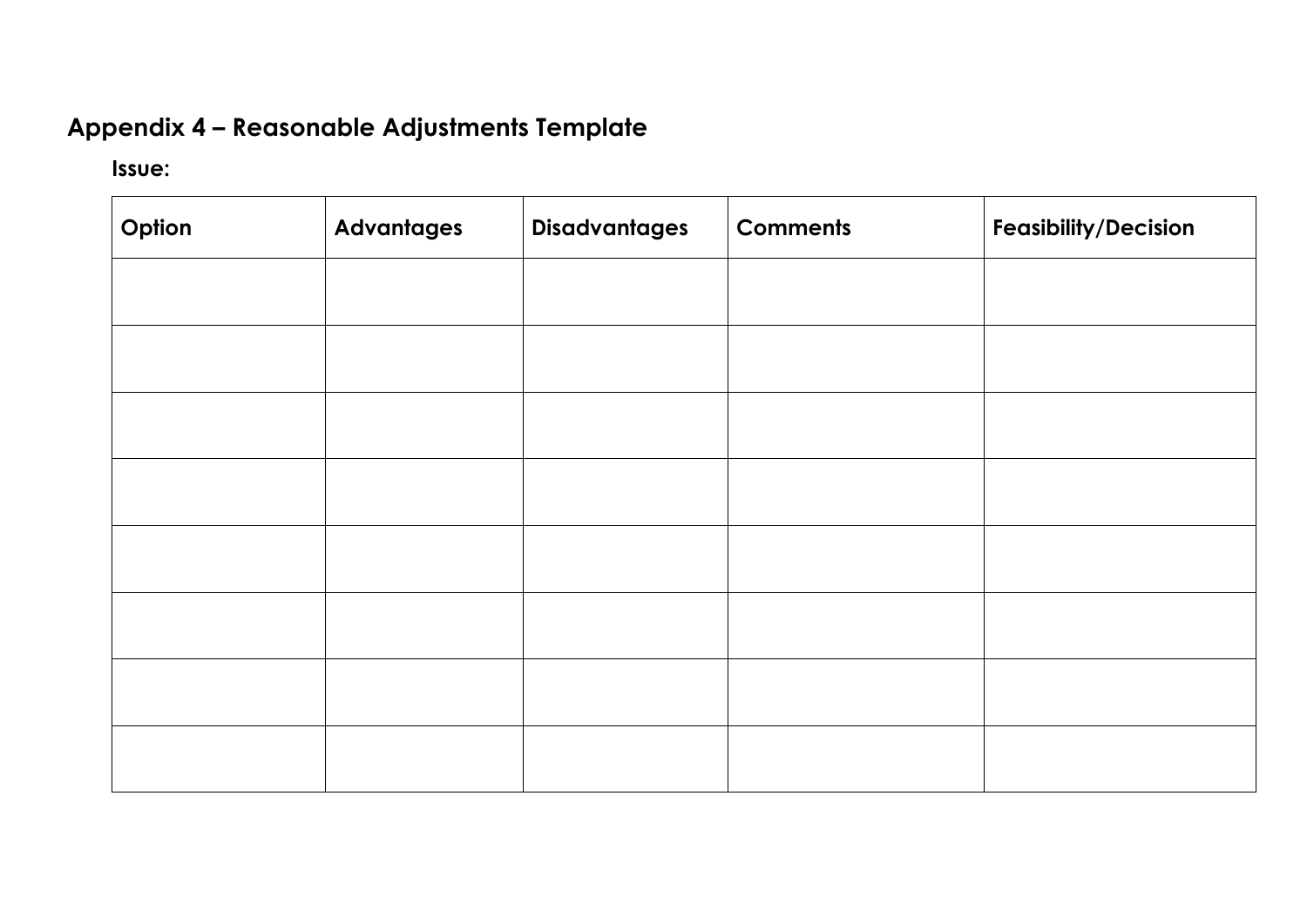### **Appendix 5 – Event Specific Notes (this can be completed electronically, using the prompts on Evolve**



### **EVENT SPECIFIC NOTES**

**What are the really important things we need to do to keep ourselves safe?**

| Visit:        | Date:            | Group leader:                                 |
|---------------|------------------|-----------------------------------------------|
| Other adults: | Number in group: | Adult/child ratio (see guidance on next page) |

| <b>ISSUE</b><br>Consider SAGE: Staff, Activity, Group, Environment | <b>MANAGEMENT</b><br>How to manage it | WHO TO BE INFORMED |  |
|--------------------------------------------------------------------|---------------------------------------|--------------------|--|
|                                                                    |                                       |                    |  |
|                                                                    |                                       |                    |  |
|                                                                    |                                       |                    |  |
|                                                                    |                                       |                    |  |

You must also ensure that appropriate persons are aware of any generic procedures, but these do not need to be repeated here

Completed by ………………………………………………………………………………………….. EVC signature

………………………………………………………………………………….. Date ………………